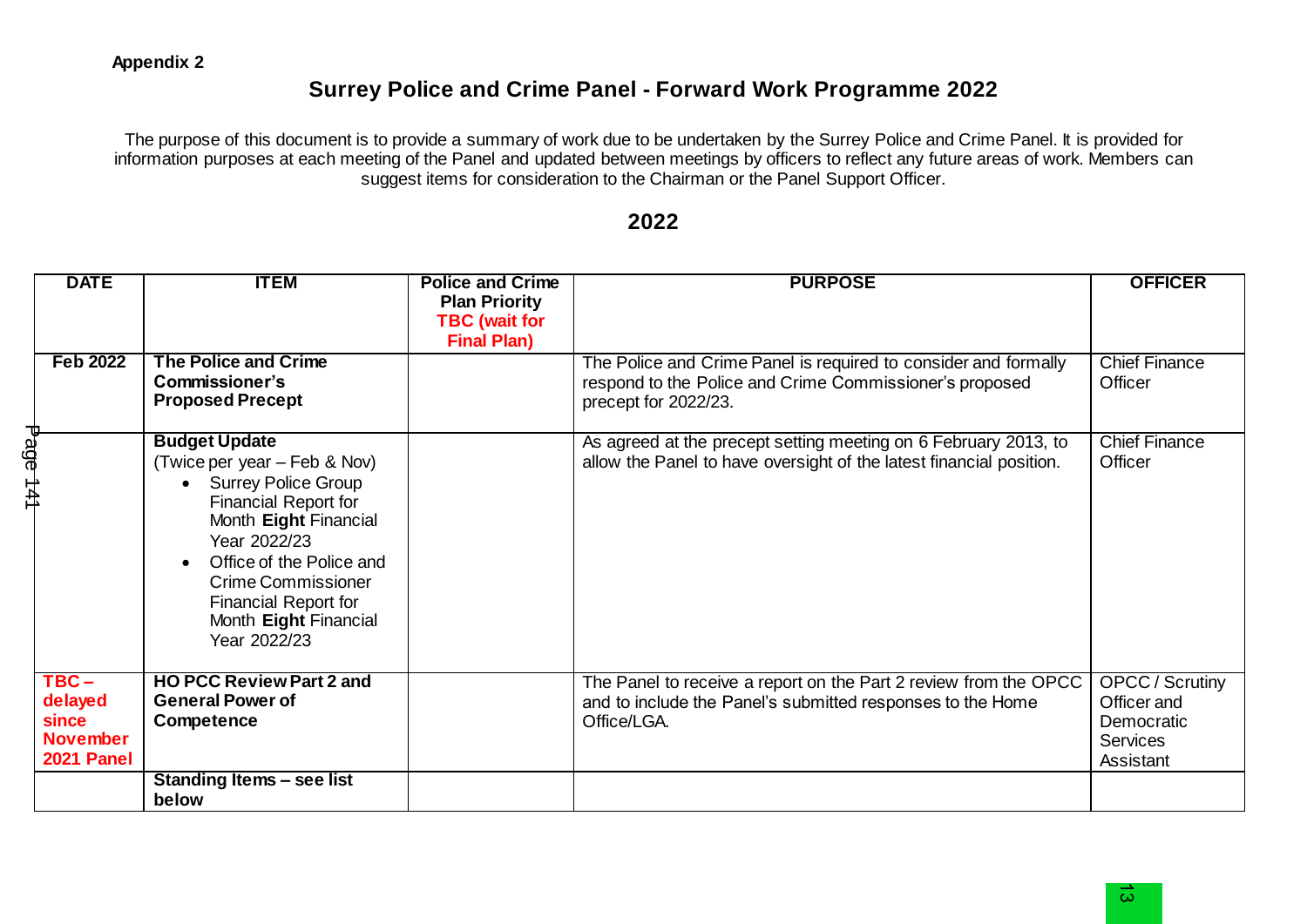|          |                         |                                     |                                    |                                                                                                                           | $\omega$               |
|----------|-------------------------|-------------------------------------|------------------------------------|---------------------------------------------------------------------------------------------------------------------------|------------------------|
|          |                         | <b>Appendix 2</b>                   |                                    |                                                                                                                           |                        |
|          |                         |                                     |                                    |                                                                                                                           |                        |
|          |                         |                                     |                                    |                                                                                                                           |                        |
|          |                         |                                     |                                    |                                                                                                                           |                        |
|          |                         |                                     |                                    |                                                                                                                           |                        |
|          |                         |                                     |                                    |                                                                                                                           |                        |
|          | <b>DATE</b>             | <b>ITEM</b>                         | <b>Police and Crime</b>            | <b>PURPOSE</b>                                                                                                            | <b>OFFICER</b>         |
|          |                         |                                     | <b>Plan Priority</b><br><b>TBC</b> |                                                                                                                           |                        |
|          | <b>April 2022</b>       | <b>Police and Crime Plan Update</b> |                                    | To consider progress made against the agreed Police and Crime                                                             | <b>OPCC</b>            |
|          |                         | (Twice yearly – April/Nov)          |                                    | Plan.                                                                                                                     |                        |
|          | $TBC -$                 | <b>Levelling Up (Local Recovery</b> |                                    | To consider the implications of the White Paper detailing the                                                             |                        |
|          | delayed<br><b>since</b> | & Devolution) White Paper           |                                    | review to:                                                                                                                | <b>OPCC</b> / Scrutiny |
|          | <b>February</b>         |                                     |                                    | Mayoral PCC model - learning from the transfer of PCC and<br>Fire & Rescue Authority (FRA) functions to mayors. This will | Officer and            |
|          | 2021 Panel              |                                     |                                    | lay the foundations for the longer-term ambition to increase the                                                          | Democratic             |
|          |                         |                                     |                                    | number of mayors with responsibility for public safety - outlined                                                         | <b>Services</b>        |
|          |                         |                                     |                                    | in the forthcoming White Paper.                                                                                           | Assistant / Panel      |
| Page 142 |                         |                                     |                                    | Detailing the changing governance structure in response to                                                                |                        |
|          |                         |                                     |                                    | unitary authority bids                                                                                                    |                        |
|          |                         | <b>Police Complaints Reform</b>     |                                    | The Panel to receive a 2 year review report from the OPCC on its                                                          | <b>OPCC</b>            |
|          |                         |                                     |                                    | fulfilment of the new duties as a result of the complaints reform                                                         |                        |
|          |                         |                                     |                                    | and adoption of 'Model 1'.                                                                                                |                        |
|          |                         |                                     |                                    |                                                                                                                           |                        |
|          | Twice a                 | <b>Surrey Police Recruitment</b>    |                                    | The PCC to provide an update report every three months detailing                                                          | <b>OPCC</b>            |
|          | Year                    | and Workforce Planning              |                                    | the allocation of newly recruited officers as a result of the 20,000                                                      |                        |
|          |                         |                                     |                                    | uplift, how many officers were in training and how many were on                                                           |                        |
|          | (April/Sept)            |                                     |                                    | patrol.                                                                                                                   |                        |
|          |                         | Standing Items - see list<br>below  |                                    |                                                                                                                           |                        |
|          |                         |                                     |                                    |                                                                                                                           |                        |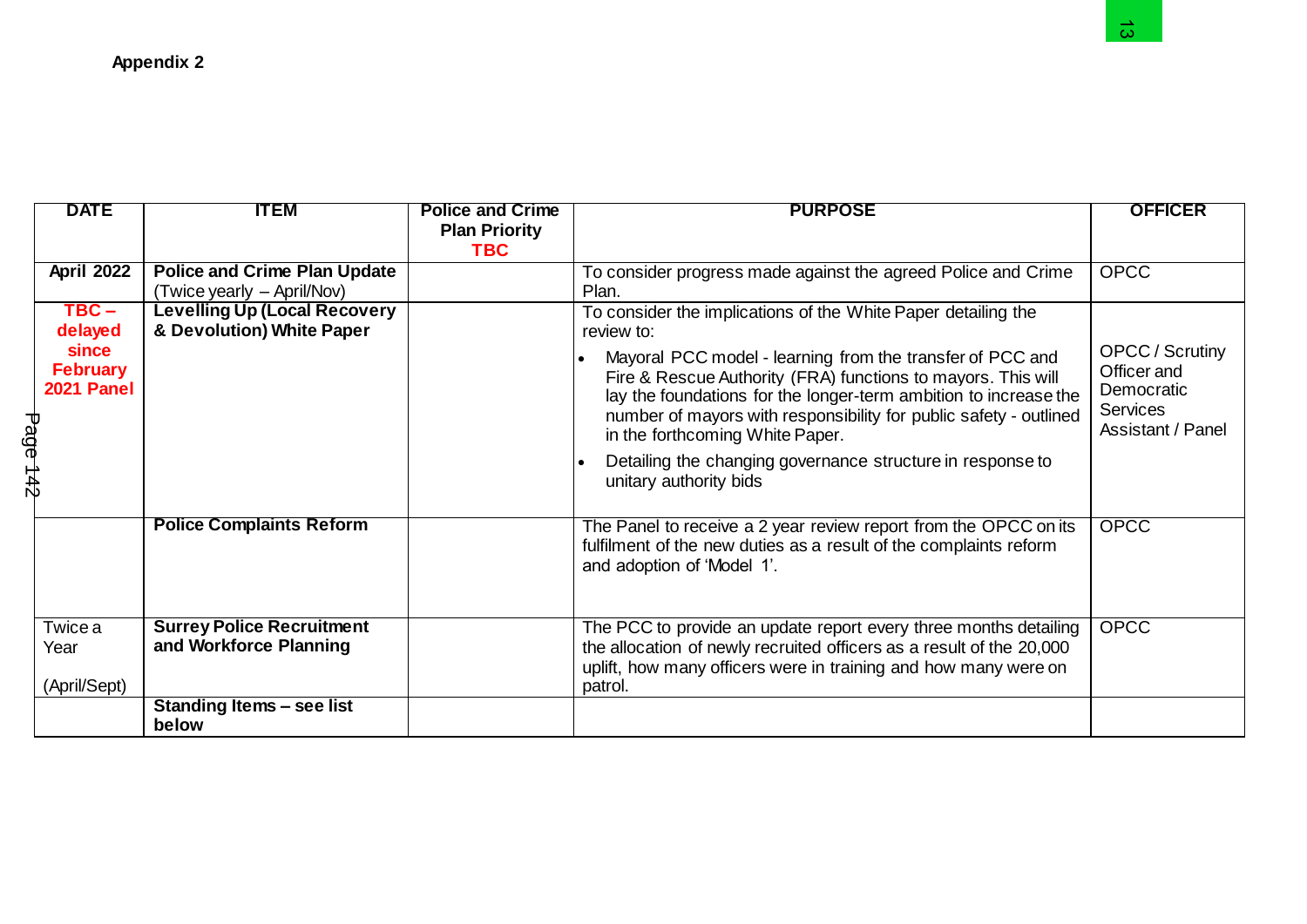|          | <b>DATE</b>               | <b>ITEM</b>                                                                                                                                    | <b>Police and Crime</b><br><b>Plan Priority</b><br><b>TBC</b> | <b>PURPOSE</b>                                                                                                                                                                                                                              | <b>OFFICER</b>                                              |
|----------|---------------------------|------------------------------------------------------------------------------------------------------------------------------------------------|---------------------------------------------------------------|---------------------------------------------------------------------------------------------------------------------------------------------------------------------------------------------------------------------------------------------|-------------------------------------------------------------|
|          | June 2022 -<br><b>AGM</b> | Governance Items 2022/23:<br><b>Election of Chairman</b><br>Election of Vice Chairman<br>Re-establish Complaints SC<br>Re-establish Finance SC |                                                               | Panel to agree memberships and<br>Terms of Reference.                                                                                                                                                                                       | Scrutiny<br>Officer/Democratic<br><b>Services Assistant</b> |
| Page 143 |                           | <b>PCC Annual Report</b>                                                                                                                       |                                                               | The Police Reform and Social<br>Responsibility Act (2011) places a<br>duty on Police and Crime<br>Commissioners to produce an Annual<br>Report. Members of the Panel are asked to comment on<br>the report prior to its formal publication. | <b>OPCC</b>                                                 |
|          |                           | <b>Surrey Police Group End of Year</b><br><b>Financial Report for 2021/22</b>                                                                  |                                                               | To provide the report.                                                                                                                                                                                                                      | OPCC - Chief<br><b>Finance Officer</b>                      |
|          |                           | <b>Office of the Police and Crime</b><br><b>Commissioner End of Year</b><br><b>Financial Report for 2021/22</b>                                |                                                               | To provide the report.                                                                                                                                                                                                                      | OPCC - Chief<br><b>Finance Officer</b>                      |
|          |                           | PCP Annual Report 2021-2022                                                                                                                    |                                                               | A summary of the PCP's activity over the last year.                                                                                                                                                                                         | Scrutiny<br>Officer/Democratic<br><b>Services Assistant</b> |
|          | Or in<br><b>September</b> | <b>Surrey PCP Budget 2021-22</b>                                                                                                               |                                                               | End of year report detailing the Panel's expenditure of<br>the Home Office Grant.                                                                                                                                                           | Scrutiny<br>Officer/Democratic<br><b>Services Assistant</b> |
|          |                           | Standing Items - see list below                                                                                                                |                                                               |                                                                                                                                                                                                                                             |                                                             |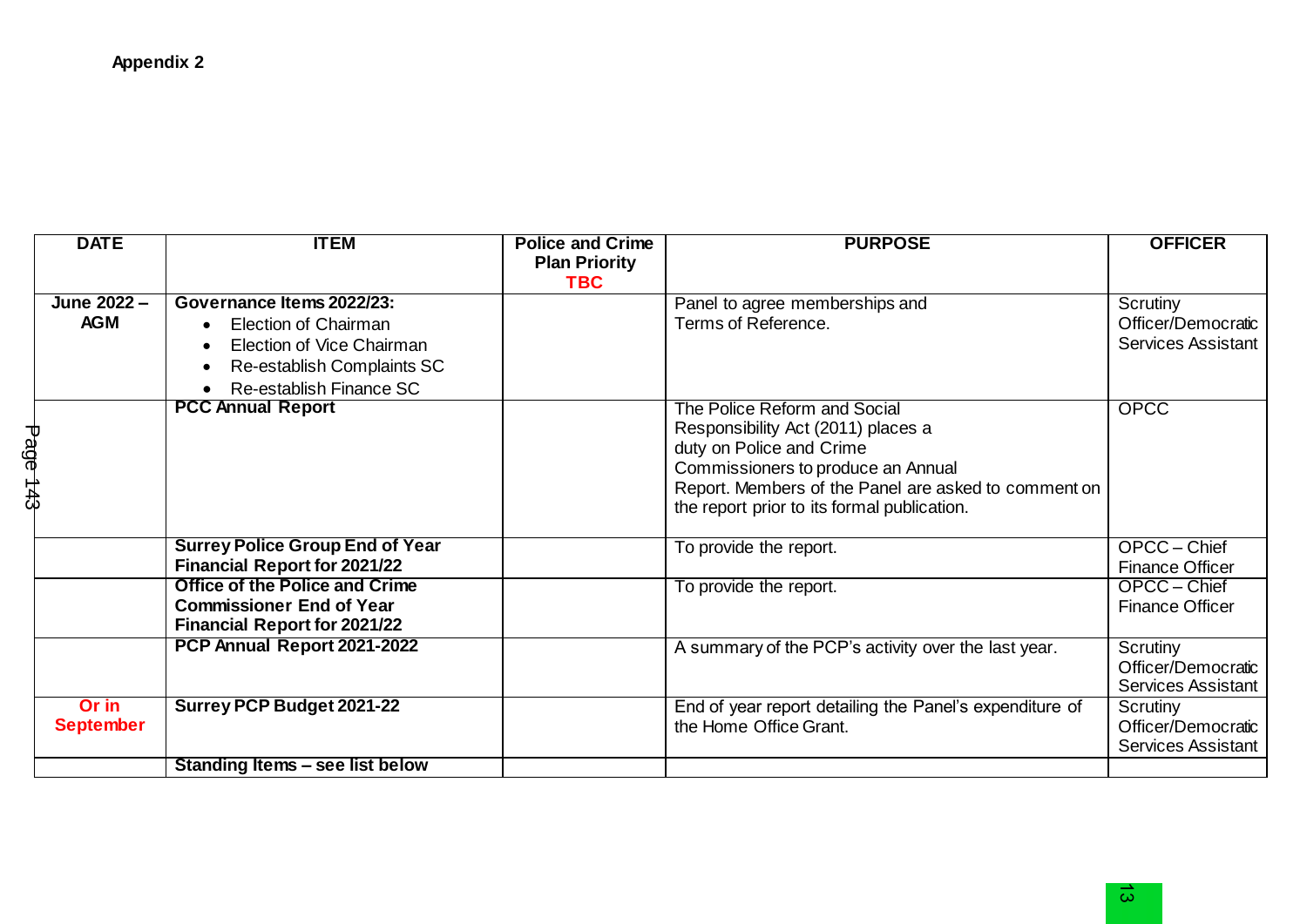| <b>Appendix 2</b>                                                                                                                                                                                                                                                                        |                                                                   |                                                               |                                                                                                                                                                                                                                                                                                                                                                                                                                                                                                          | $\omega$       |
|------------------------------------------------------------------------------------------------------------------------------------------------------------------------------------------------------------------------------------------------------------------------------------------|-------------------------------------------------------------------|---------------------------------------------------------------|----------------------------------------------------------------------------------------------------------------------------------------------------------------------------------------------------------------------------------------------------------------------------------------------------------------------------------------------------------------------------------------------------------------------------------------------------------------------------------------------------------|----------------|
| <b>DATE</b>                                                                                                                                                                                                                                                                              | <b>ITEM</b>                                                       | <b>Police and Crime</b><br><b>Plan Priority</b><br><b>TBC</b> | <b>PURPOSE</b>                                                                                                                                                                                                                                                                                                                                                                                                                                                                                           | <b>OFFICER</b> |
| <b>September</b><br>2022                                                                                                                                                                                                                                                                 | <b>Medium Term Financial Plan</b>                                 |                                                               | To note the MTFP.                                                                                                                                                                                                                                                                                                                                                                                                                                                                                        | Treasurer/CFO  |
| Twice a Year<br>(April/Sept)                                                                                                                                                                                                                                                             | <b>Surrey Police Recruitment and</b><br><b>Workforce Planning</b> |                                                               | The PCC to provide an update report on recruitment<br>and workforce planning - to include the retention rate<br>and strategy.                                                                                                                                                                                                                                                                                                                                                                            | <b>OPCC</b>    |
| $TBC -$<br>delayed since<br><b>November</b><br>2021 Panel<br>(There has not<br>$\mathbb{J}$ been an<br>updated PEEL<br>inspection with<br>$\frac{1}{\mathbf{R}}$ gradings since<br>the last report<br>to the panel in<br>November<br>2020, next<br>report<br>expected in<br>summer 2022) | <b>Performance Review:</b><br><b>HMICFRS Inspection Results</b>   |                                                               | To receive an update on what the force is doing to<br>address key areas highlighted in the HMICFRS<br>inspections reports.<br>How effective is the force at investigating crime?<br>$\bullet$<br>How well does the force understand the current<br>and likely future demand?<br>Summary of Legitimacy, Effectiveness and<br>Efficiency.<br>Summary of PCC's responses to reports published by<br>Her Majesty's Inspectorate of Constabulary and Fire &<br>Rescue Services (HMICFRS) about Surrey Police. | <b>OPCC</b>    |
|                                                                                                                                                                                                                                                                                          | Standing Items - see list below                                   |                                                               |                                                                                                                                                                                                                                                                                                                                                                                                                                                                                                          |                |

| <b>DATE</b>  | <b>ITEM</b>             | <b>PURPOSE</b>                        | <b>OFFICER</b>                           |
|--------------|-------------------------|---------------------------------------|------------------------------------------|
| October 2022 | <b>Informal Meeting</b> | Private informal meeting of the Panel | Scrutiny Officer and Democratic Services |
|              |                         | with the Chief Constable of Surrey    | <b>Assistant /OPCC</b>                   |
|              |                         | Police – Panel members to suggest     |                                          |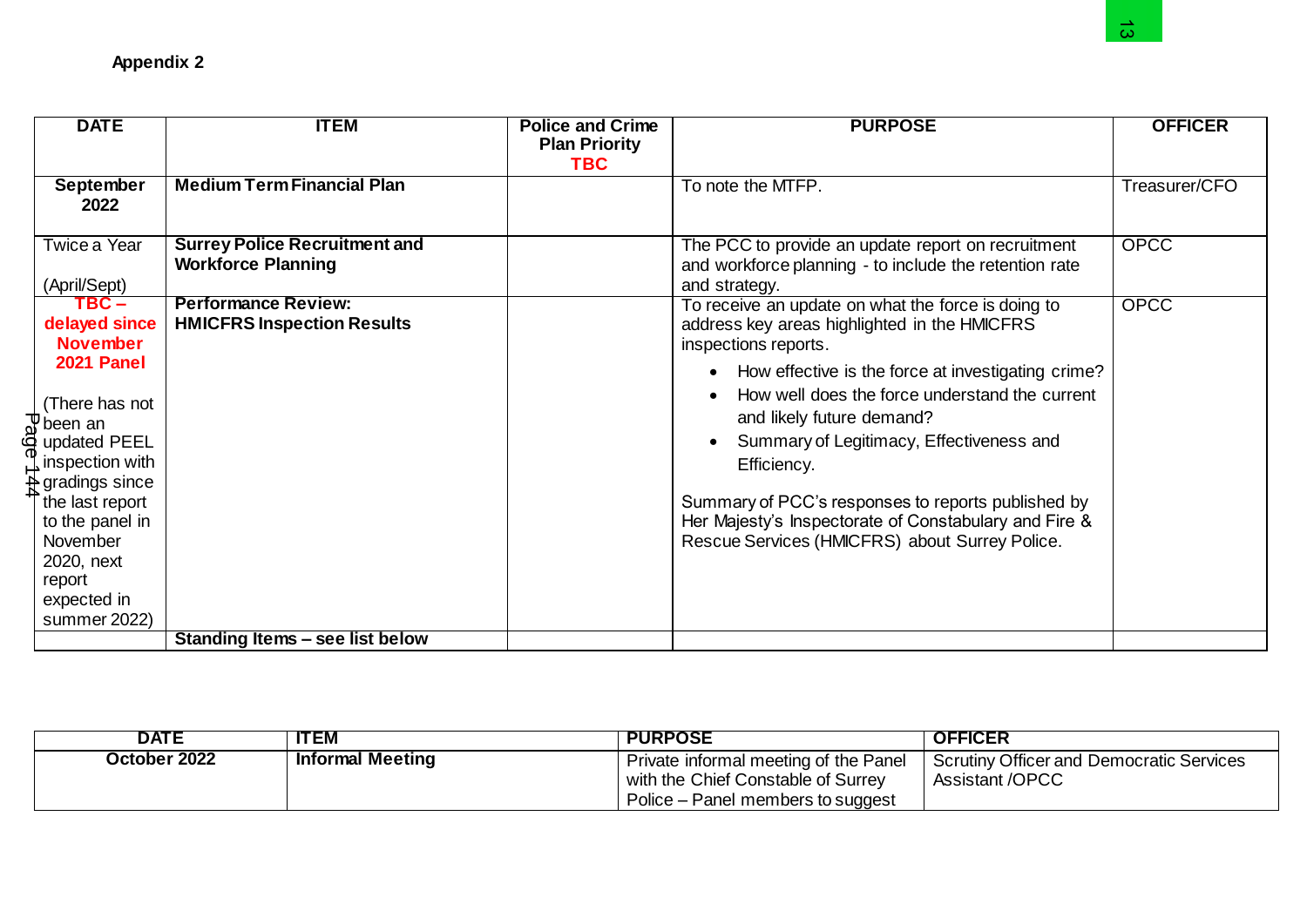| <b>Appendix 2</b> |  |
|-------------------|--|
|-------------------|--|

| items and Scrutiny<br><b>Officer/Democratic Services</b> |  |
|----------------------------------------------------------|--|
| Assistant to liaise with OPCC.                           |  |

|          | <b>DATE</b>   | <b>ITEM</b>                                                                                                                                                                                                                                                      | <b>Police and</b><br><b>Crime Plan</b><br><b>Priority</b><br><b>TBC</b> | <b>PURPOSE</b>                                                                                                                                                                                                                                                                                                                                                                                                                                                                                               | <b>OFFICER</b>                                  |
|----------|---------------|------------------------------------------------------------------------------------------------------------------------------------------------------------------------------------------------------------------------------------------------------------------|-------------------------------------------------------------------------|--------------------------------------------------------------------------------------------------------------------------------------------------------------------------------------------------------------------------------------------------------------------------------------------------------------------------------------------------------------------------------------------------------------------------------------------------------------------------------------------------------------|-------------------------------------------------|
| Page     | November 2022 | <b>Budget Update</b><br>(Twice per year – Feb & Nov)<br><b>Surrey Police Group Financial</b><br>Report for Month Six Financial<br>Year 2022/23<br>Office of the Police and Crime<br><b>Commissioner Financial Report for</b><br>Month Six Financial Year 2022/23 |                                                                         | As agreed at the precept setting meeting on 6<br>February 2013, to allow the Panel to have<br>oversight of the latest financial position.                                                                                                                                                                                                                                                                                                                                                                    | Johanna Burne /<br><b>Chief Finance Officer</b> |
| 44<br>45 |               | <b>Police and Crime Plan Update</b><br>(Twice yearly – April/Nov)                                                                                                                                                                                                |                                                                         | To consider progress made against the agreed<br>Police and Crime Plan.                                                                                                                                                                                                                                                                                                                                                                                                                                       | <b>OPCC</b>                                     |
|          |               | <b>Performance Review:</b><br><b>HMICFRS Inspection Results</b>                                                                                                                                                                                                  |                                                                         | To receive an update on what the force is doing<br>to address key areas highlighted in the<br>HMICFRS inspections reports.<br>How effective is the force at investigating<br>crime?<br>How well does the force understand the<br>current and likely future demand?<br>Summary of Legitimacy, Effectiveness<br>and Efficiency.<br>Summary of PCC's responses to reports<br>published by Her Majesty's Inspectorate of<br><b>Constabulary and Fire &amp; Rescue Services</b><br>(HMICFRS) about Surrey Police. | <b>OPCC</b>                                     |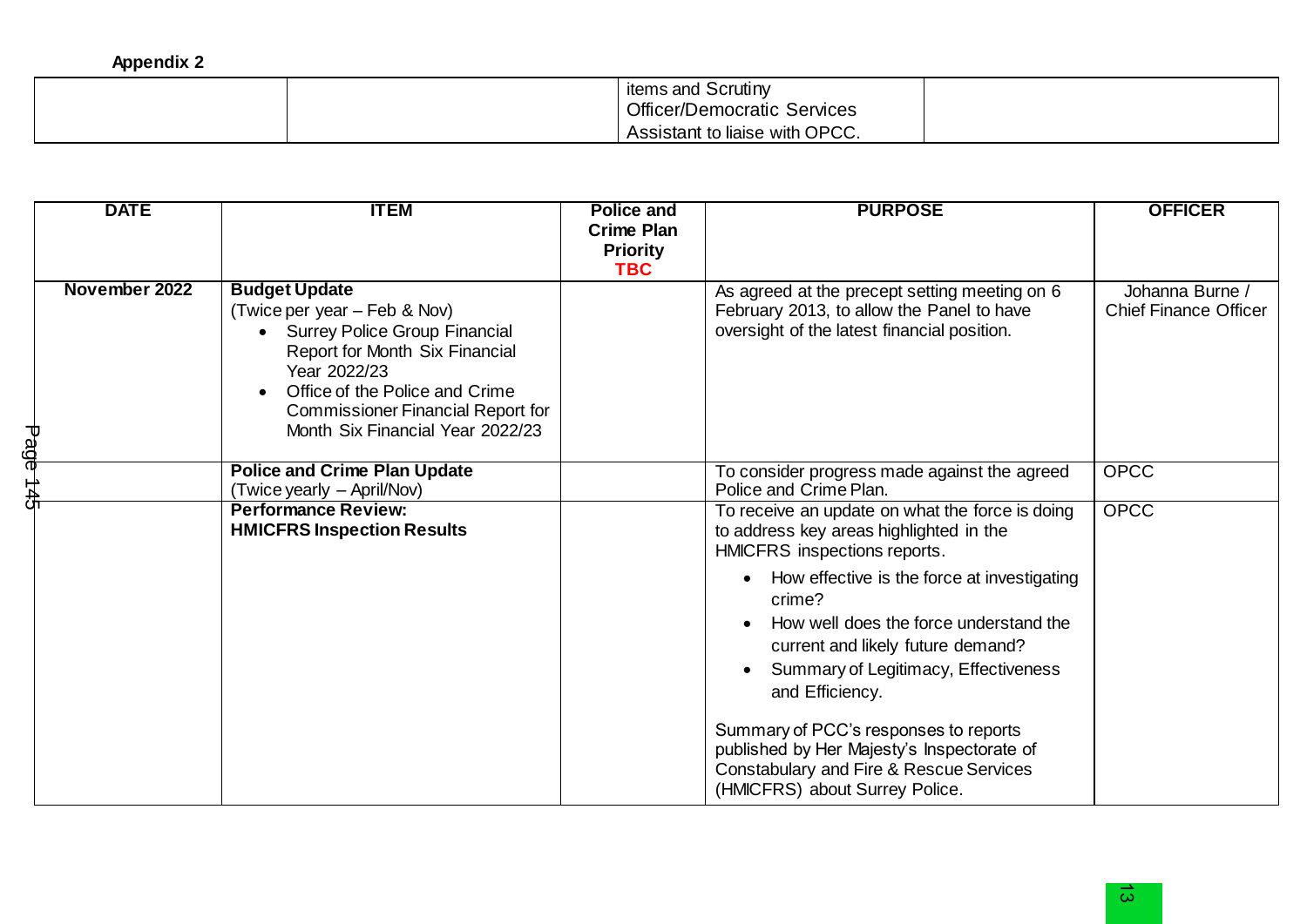## **Appendix 2**

| <b>Surrey PCP Budget Mid-Year Claim</b><br>2022 | ' Mid-year report detailing the Panel's expenditure<br>of the Home Office Grant. | Scrutiny<br>Officer/Democratic<br><b>Services Assistant</b> |
|-------------------------------------------------|----------------------------------------------------------------------------------|-------------------------------------------------------------|
| Standing Items – see list below                 |                                                                                  |                                                             |

|                                                                          |                                         |                                                    |                                                                                                                                                  | $\omega$                                                    |
|--------------------------------------------------------------------------|-----------------------------------------|----------------------------------------------------|--------------------------------------------------------------------------------------------------------------------------------------------------|-------------------------------------------------------------|
| <b>Appendix 2</b>                                                        |                                         |                                                    |                                                                                                                                                  |                                                             |
|                                                                          |                                         |                                                    |                                                                                                                                                  |                                                             |
| 2022                                                                     | <b>Surrey PCP Budget Mid-Year Claim</b> |                                                    | Mid-year report detailing the Panel's expenditure<br>of the Home Office Grant.                                                                   | Scrutiny<br>Officer/Democratic<br><b>Services Assistant</b> |
|                                                                          | Standing Items - see list below         |                                                    |                                                                                                                                                  |                                                             |
|                                                                          |                                         |                                                    |                                                                                                                                                  |                                                             |
|                                                                          |                                         |                                                    | <b>STANDING ITEMS: these will appear on every agenda</b>                                                                                         |                                                             |
| Subject/Title                                                            | <b>Dates</b>                            | Police and<br><b>Crime Plan</b><br><b>Priority</b> | <b>Purpose</b>                                                                                                                                   | <b>Contact Officer</b>                                      |
| <b>PCC Forward Plan and Key</b><br><b>Decisions</b>                      | AlI                                     | AlI                                                | To review the key decisions made by the PCC in line with the Police<br>Reform and Social Responsibility Act 2011, Section 28(6).                 | <b>OPCC</b>                                                 |
| Page 146                                                                 |                                         |                                                    | Decisions - Office of the Police and Crime Commissioner for<br><b>Surrey (surrey-pcc.gov.uk)</b>                                                 |                                                             |
|                                                                          |                                         |                                                    | To review the PCC's forward plan.                                                                                                                |                                                             |
| <b>Performance Meetings</b>                                              | All                                     | N/A                                                | To consider issues raised during monthly discussions between the<br>PCC and the Chief Constable.                                                 | Johanna Burne -<br><b>OPCC</b>                              |
|                                                                          |                                         |                                                    | Includes the website link and notice of upcoming public meetings.                                                                                |                                                             |
| <b>Building the Future Update</b>                                        | $\overline{All}$                        | A Force Fit for<br>the Future                      | A standing item to update the Panel on the future of police estates.                                                                             | Johanna Burne -<br><b>OPCC</b>                              |
| <b>Surrey Police Recruitment and</b><br><b>Workforce Planning Update</b> | <b>Twice a</b><br>Year                  | A Force Fit for<br>the Future                      | The PCC to provide an update report every three months detailing the<br>allocation of newly recruited officers as a result of the 20,000 uplift, | Johanna Burne -<br><b>OPCC</b>                              |
|                                                                          | (April/Sept)                            |                                                    | how many officers were in training and how many were on patrol.                                                                                  |                                                             |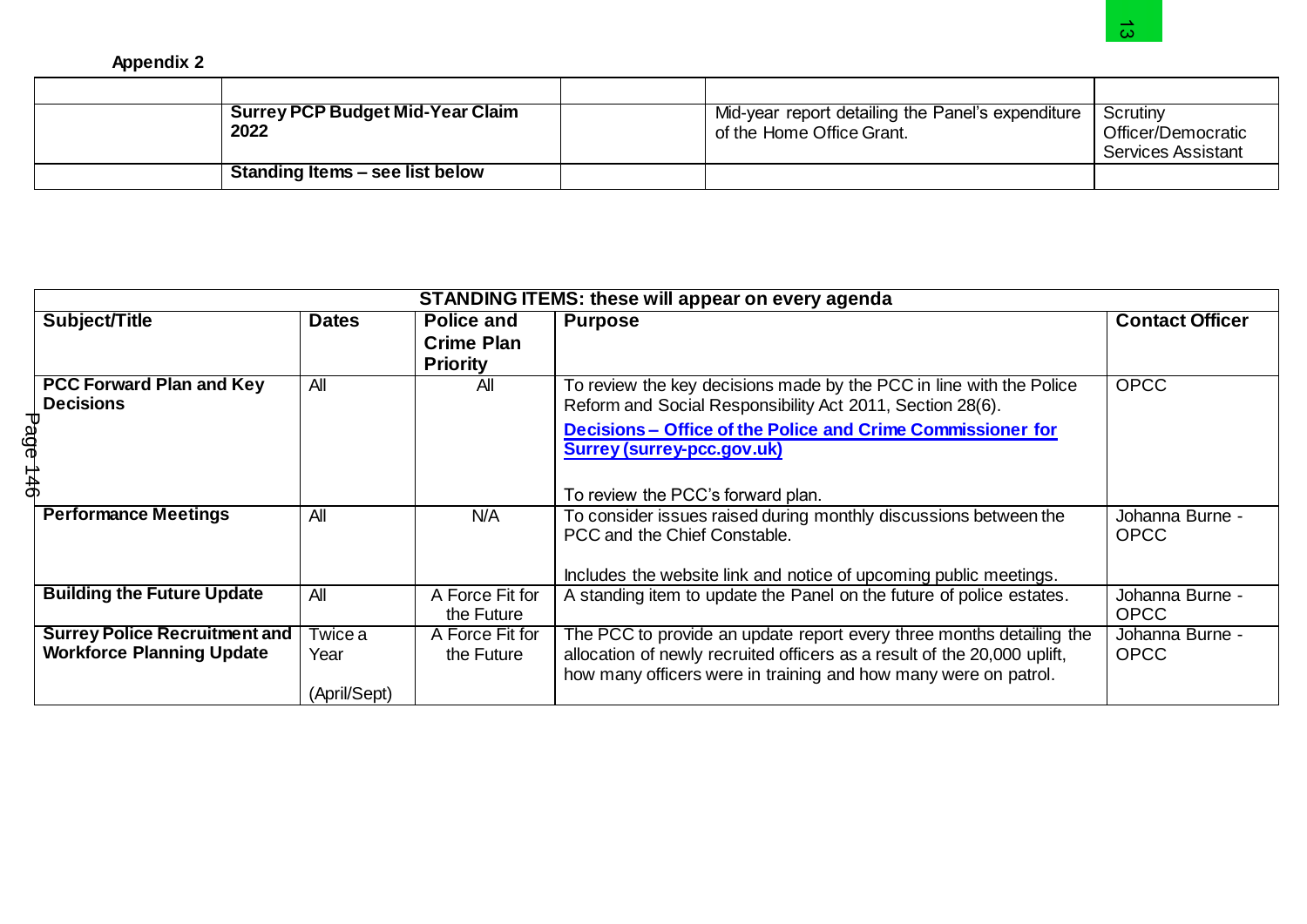| <b>Recommendations Tracker</b><br>and Forward Work<br>Programme | All | N/A | To monitor responses, actions and outcomes against<br>recommendations or requests for further actions. To provide a<br>summary of work due to be undertaken by the Surrey Police and<br>Crime Panel and work that has recently been completed. | Scrutiny<br>Officer/Democratic<br><b>Services Assistant</b> |
|-----------------------------------------------------------------|-----|-----|------------------------------------------------------------------------------------------------------------------------------------------------------------------------------------------------------------------------------------------------|-------------------------------------------------------------|
| <b>Commissioners Question</b><br>Time                           | All | N/A | For the Panel to raise any issues or queries concerning crime and<br>policing in Surrey with the Commissioner - questions to be provided<br>four working days in advance.                                                                      | Scrutiny<br>Officer/Democratic<br><b>Services Assistant</b> |
| <b>Complaints</b>                                               | All | N/A | To monitor complaints received against the PCC and / or the DPCC                                                                                                                                                                               | Scrutiny<br>Officer/Democratic<br><b>Services Assistant</b> |

| <b>ITEMS KEPT UNDER REVIEW</b> |        |        |                                                        |      |
|--------------------------------|--------|--------|--------------------------------------------------------|------|
| <b>ERP (Equip) Programme</b>   | Part 2 | Part 2 | Updates under Part 2 to be provided where appropriate. | OPCC |
|                                |        |        |                                                        |      |